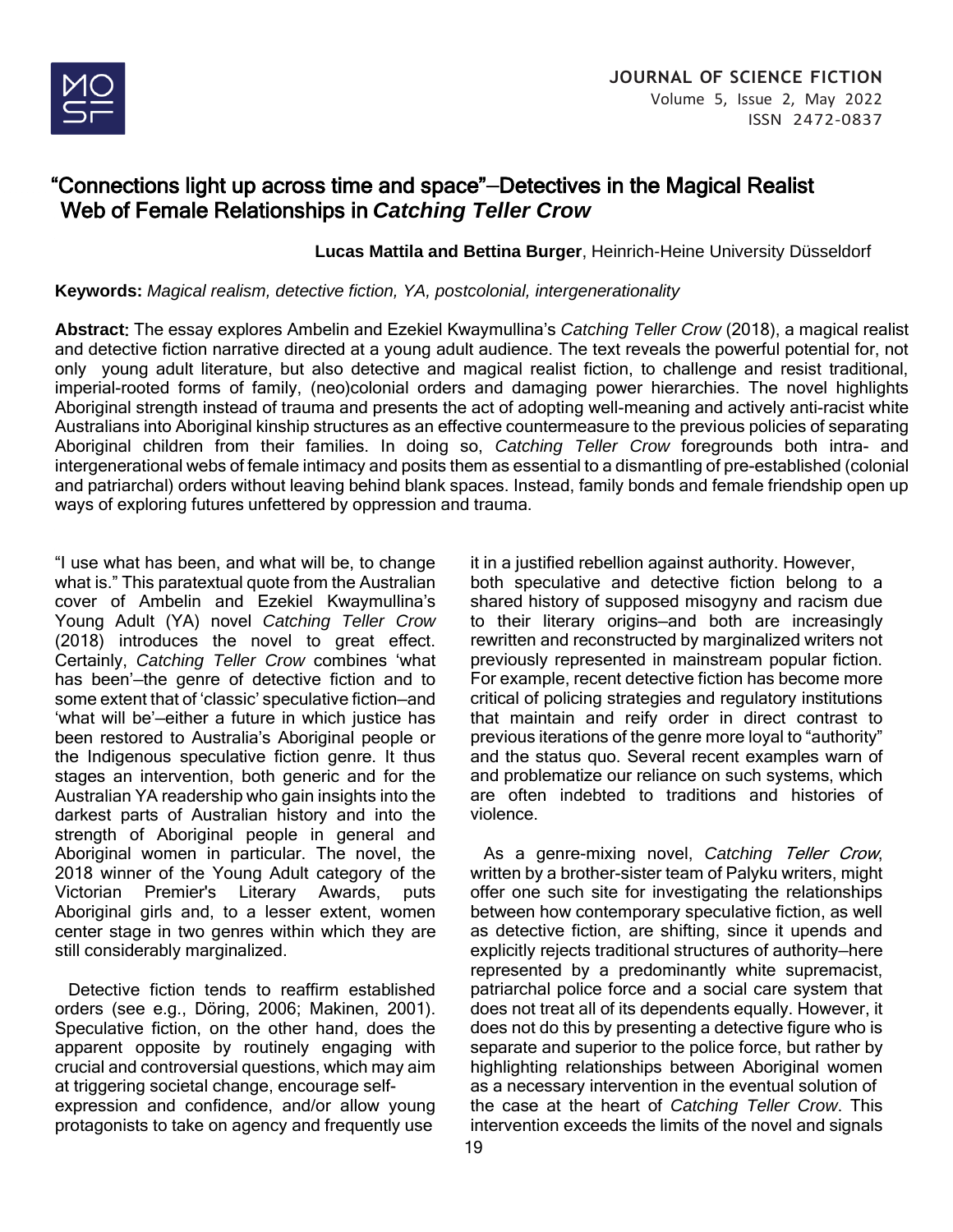

a much-needed change in the genre.

 It is our assertion that *Catching Teller Crow* rejects neocolonial authorities to strengthen both intra- and intergenerational relationships between women rooted in indigenous epistemologies. The novel thus radically challenges pre-established orders. Against oppressive forces, both literal and metaphysical, it uses the detective plot to establish female friendships that yield powerful transcultural resistance. In addition, those very relationships highlight a form of double colonization connected to Australia's "Stolen Generation(s)" and flip the gender script of the often male-imposed dominance common in detective fiction and broader patriarchal societies.

 In this article, we set out to examine *Catching Teller Crow* as a magical realist detective novel, first by exploring its magical realist elements and the constellations of female relationships used to highlight the ongoing oppression faced by indigenous girls and women as well as their resistance against that oppression. We will also explore the novel as a postcolonial and feminist rewriting of detective fiction. Lastly, we will consider how *Catching Teller Crow* challenges the structures of patriarchy underlying not only western society as a whole but also speculative fiction and detective fiction in particular. The Great Detective, in *Catching Teller Crow*, becomes a detective duo made up of father and daughter, which highlights familial relationships of love and connection while at the same time subverting the power hierarchy usually inherent in parent-child relationships. Other relationships are equally crucial to the detective plot in C*atching Teller Crow*, not because they exploit love as a motive but because they show how love and connection can lead to an interruption of damaging practices such as the separation of Aboriginal families and the racist abuse Aboriginal people continue to suffer at the hands of white Australian police.

#### **"All the strengths of the Catching women flow down the family line into you" - Intergenerational Intimacy and Magical Realist Strength**

*Catching Teller Crow*, named for its three protagonists, is a work of speculative fiction, which is unsurprising, since Ambelin Kwaymullina (2014) considers herself a writer of the genre. She contributes her genre affiliation to her heritage citing how many of the ideas which populate speculative fiction books [...] are part of Indigenous cultures. One of the aspects of my own novels that is regularly interpreted as being pure fantasy [...] is for me simply part of my reality. (Kwaymullina 2014, para. 8). Kwaymullina sees an intimate connection between speculative fiction writing and indigeneity as both share some core concepts. Both the fantastic—from a western point of view—and the realist are on display in *Catching Teller Crow*, though its generic location—spanning diverse genres such as speculative fiction in general, magical realist fiction, and detective fiction—is certainly complex. As such, we do not claim that *Catching Teller Crow* is solely a magical realist text, but we do argue that it is worthwhile to read it as one.

 According to Bowers (2004), magical realism tries "to bring together the aspects of the real and the magical" (p. 22). The term magical, heavily undertheorized (p. 19) can have many meanings: it "refers to the mystery of life" and to "any extraordinary occurrence and particularly to anything spiritual or unaccountable by rational science" (p. 19). The magical thus does not necessarily defer to the prescriptive fantastic—the unequivocally nonexistent—but rather refers to the fantastic as an extraordinary element in everyday life. It may describe spiritual or religious beliefs without appraising their truth value, which certainly applies to *Catching Teller Crow*, as it contains several ideas from the Kwaymullinas' epistemology and events that are "out of the ordinary." In fact, "ghosts, disappearances, miracles, extraordinary talents and strange atmospheres" (p. 19) are regular magical realist elements that can be found in the novel. Catching Teller Crow's postcolonial agenda is also conducive to reading it as magical realist since "[m]agical realism has been commonly theorized in terms of a postcolonial strategy of cultural renewal, according to which such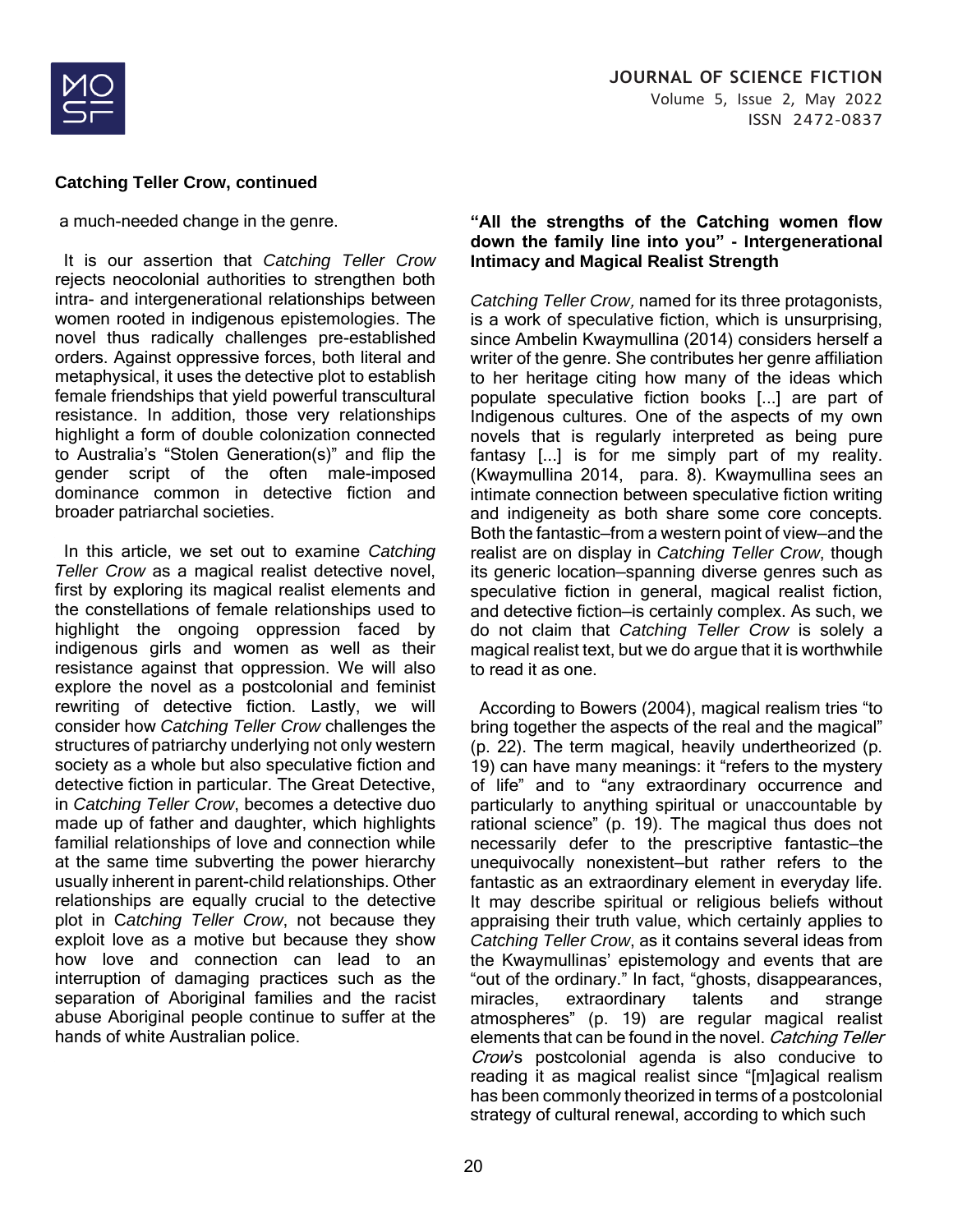

fiction is understood as embodying a racialized epistemology allegedly inclusive of magic". (Takolander, 2016, p. 95)<sup>1</sup>

 Such a comingling of the magical and real within fiction can be understood discursively as a form of postcolonial juxtaposition (see Boehmer, 2018), where two supposedly "oppositional systems" come into contact and produce "disjunction" rendering narrative "gaps, absences, and silences" (Slemon, 1995, p. 10). In our view, magical realism promotes engagement with supposed conflicts, staged and framed by neocolonial discourse, between differing epistemologies. A magical realist approach can thus be interpreted as conducive or detrimental to modeling forms of transcultural entanglement. In contrast to Takolander (2016), we hold the position that trauma readings with an eye to magical realism might be productive and claim authenticity without a decrease in "interest [...] in authenticating magic" (p. 95).

 It is immediately apparent that *Catching Teller Crow*'s ghosts correspond to hauntings of magical realism, but so too do the "extraordinary talents" the Catching family displays and which allow them to forge relationships between ancestors and descendants regardless of western-centric temporalities. The novel's plot as well as its intense focus on female and familial relationships would not even be possible if it were not as much a magical realist text as it is a detective novel. After all, we learn within the first few pages that Beth Teller, one of the novel's protagonists, is no longer "a living, breathing girl" (Kwaymullina & Kwaymullina, 2018, p. 4). Equally soon, however, the reader also learns that, without Beth's ghostly presence and her father Michael's ability to see her, the investigation central to the novel would likely never progress. While Michael, the story's main detective, is aware of the power structures that can dominate small communities like the one at the core of the investigation, he quickly concludes that there is no crime to investigate (p. 6). It is Beth who insists that they question the only witness, even though Michael does not expect the testimony to be particularly reliable. Beth frequently chimes in to assist his deductions (see e.g., pp. 90, 125, 136), in some cases leading Michael toward important evidence and persons of interest that result in the various resolutions of the central crimes—her ability to outperform her professionally trained father may indeed be a further magical realist consequence at work. It is not much of a leap then, to conclude that female and familial relationships are center stage in *Catching Teller Crow*, if only by Beth's relation to her father and her hand in their shared work.

 However, the novel does not stop there. It is structured by a dual-narrative, not the typical detective dualnarrative of crime and investigation (although that is also present), but rather two different narrative perspectives, which, taken together, accentuate the magical realist dimension of *Catching Teller Crow* perhaps more than the detective one. The first and arguably central narrative perspective follows Beth and is primarily expounded in an autodiegetic prose form. The other narrative follows Isobel Catching and is written in a deeply personal, autodiegetic poetic form. Taken together, the narratives synthesize to produce a third narrative, which revolves around Crow, the first victim of the novel's perpetrators. Crow's narrative highlights the ongoing abusive power local authorities can wield over female Aboriginal lives. Isobel's narrative goes even further, linking the present-day to the history and continued legacy of the Stolen Generations. Thereby, the polyphonic structure reveals the gaps and latent presences embedded within any singular narrative, voice or history. Catching Teller Crow thus joins other postcolonial voices in resisting master narratives by revealing their reductive limits, most deftly demonstrated by Crow's presence. The three narratives also foreground the three main female voices, which form a part of the Kwaymullinas' attempt to highlight female connections—both intra- and intergenerationally.

 While the Aboriginal girls at the center of the novel emphasize intragenerational relationships, intergenerational female intimacy is at the heart of Isobel's poetic narrative. Her free-verse poetry is mainly used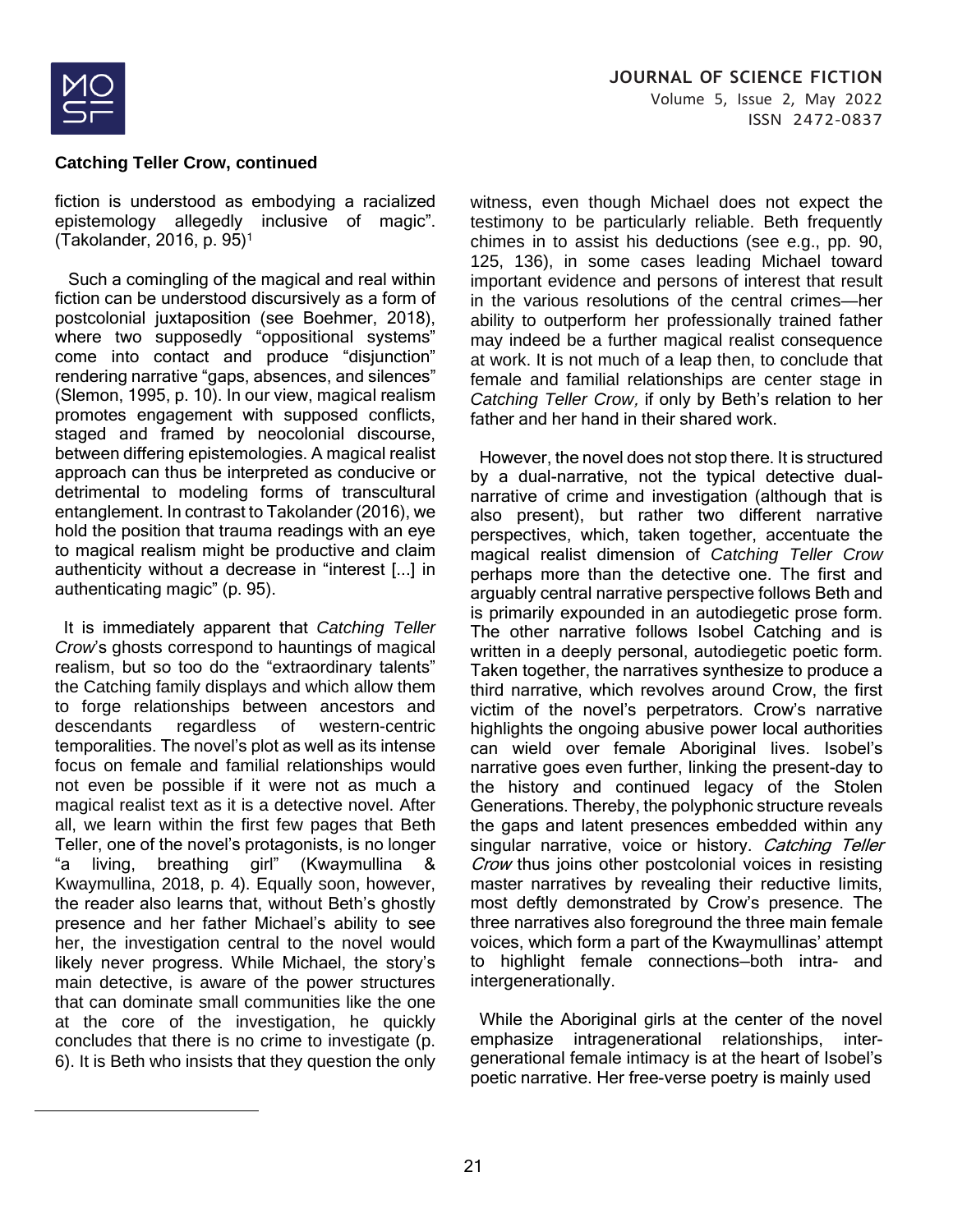

to describe her traumatic experiences in a magical realist manner, but there are several interruptions in near-prose, which point away from Isobel's own narrative toward those of her female ancestors. Their link is immediately set up to be "magical," which reconfirms that the speculative fiction narrative accentuates female relationships and strengths across generations. Isobel first brings up her ancestors as a kind of charm, "words that / control fire" (Kwaymullina & Kwaymullina, 2018, p. 28) to help Isobel deal with her anger. She recites the names often, almost as a refrain:

 *Granny Trudy Catching… Nanna Sadie Catching… Grandma Leslie Catching… Mum… Me.* (Kwaymullina & Kwaymullina 2018, p. 28)

These recitations resemble words of summoning that remind Isobel that "all the strength of the Catching women flow down the family line and into" (Kwaymullina & Kwaymullina, 2018, p. 28) her. Isobel remains deeply respectful of her own culture, as she does not voice her ancestors' names because her "family don't speak the names of the dead" (p. 28). Approaching death in this way may be unfamiliar to non-Aboriginal readers. However, the novel provides enough cultural context surrounding death and grief for the reader to understand that the tradition of not naming dead loved ones does not imply an absence of emotion or repression of sorrow<sup>2</sup>. Instead, Isobel's internal evocation of her ancestors produces intimacy with the deceased and enables "[c]onnections [to] light up across time and space" (p. 155), ultimately unshackling them from the imperialistic temporalities that they were subjected to.

 The Catching women are mentioned frequently, often preceded by references to Isobel's mother as the words "speak in Mum's voice" (Kwaymullina & Kwaymullina, 2018, p. 30) or "Mum's voice speaks" (pp. 111, 155). Thus, another Catching woman is woven into this web of female relationships spanning vast distances and times. The short tales from the Catching family history disrupt the poetrynarrative through their near-prose form, as previously mentioned, and, therefore, draw special attention to their content. Each individual mini-narrative refers to a point in the life of a Catching woman when she faced oppression due to her Aboriginal identity. However, rather than dwell on the obvious negative consequences, the narrative reframes these incidents as moments in which the women displayed tenacity and from which their descendants can draw strength. The first tale brings the issue of the Stolen Generations to the fore by referring to the laws that enabled it directly (p. 31)—Nanna Catching manages to escape the law because of her "strength with water" (p. 31), which can be seen as an "extraordinary talent" and thus a magical realist element. By spotlighting water as a fantastic element, Nanna Catching's narrative reconfirms its fundamental nature which sustains life, not just for humans but all earthly life. In this way, still deeper connections are articulated by the Catching women. They conjure up relations between human and nonhuman, living and dead, past and present.

 In a later tale, the laws that enforced the legal abduction of Aboriginal children are referenced again and stated to have "lasted for generations" (Kwaymullina & Kwaymullina, 2018, p. 111). Consequently, Isobel's Grandma Leslie Catching is also taken away from her family but, unlike her mother, she is unable to escape and is instead brought to "[o]ne of the worst places" (p. 111), likely one of the mission stations where Aboriginal children were brought to in order to be educated according to white Australian values. Once again, the focus is on the Catching women's strength in connection to the natural world. When Grandma Leslie Catching is faced with a harsh life ahead of her, she draws power from her memories of "the rocks of her homeland. [...] Rocks that had lived for millions of years" (p. 112).This reference speaks to a strong connection between Aboriginal people and their traditional homeland that skirts imperialist constructions of Aboriginal people as 'closer to nature' and therefore 'savage' but instead highlights the Aboriginal concept of country<sup>3</sup>.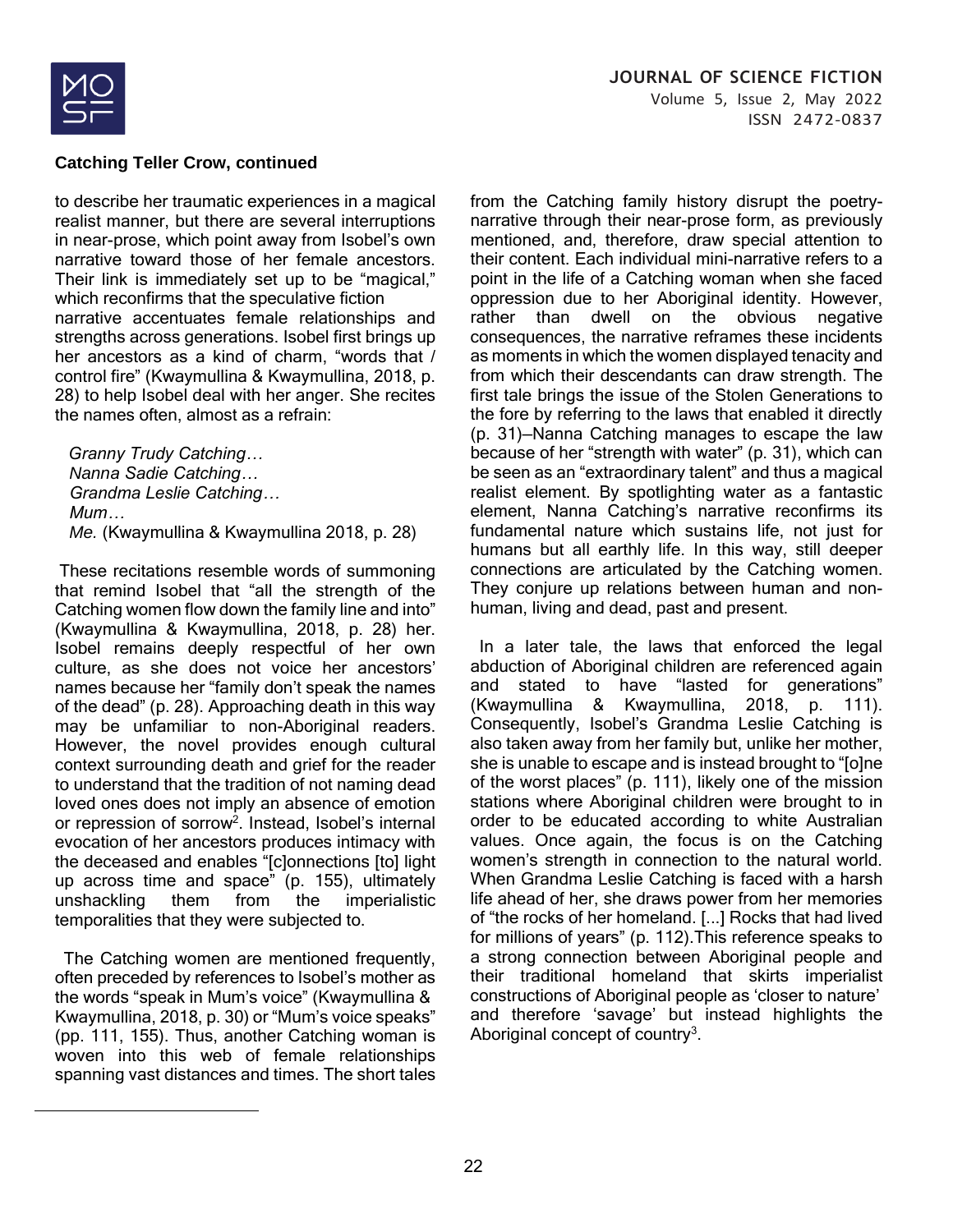

Grandma Leslie

[...] *made herself strong like rock*. *She survived hard times.*

[...] *She got through until she was grown up. Then she went looking for her mum, who'd never stopped looking for her.*

*Your grandmother knew how to endure.* (Kwaymullina & Kwaymullina, 2018, p. 112)

Female resistance against oppression is highlighted here instead of trauma, a theme that extends back to the earliest Catching ancestor's tale recited by Isobel, that of Granny Trudy Catching. As Isobel's mother tells her,

Your old Granny was born into the frontier times when white men first came to our homeland. Terrible things happened to her. There was nothing she could do about it. All her choices got taken away. But she drew strength from her homeland. Her family. Her people. She never forgot how to laugh. She never forgot how to love.

Your Granny knew how to hold on to who she was. (Kwaymullina & Kwaymullina, 2018, p. 155)

Once again, it is not the oppression and the ensuing lack of agency that is the focus, but rather the fortitude Granny Trudy Catching displays despite it. Her resistance does not feature direct opposition toward the intruding white men, since it consists of drawing strength from connections rather than disruptions.

 The presences of the two Stolen Generations narratives in Isobel's magical realist poetry allows the reader to connect the Stolen Generations and the children's home at the heart of Catching Teller Crow's detective plot. The home was built in an isolated location to "help" troubled children (p. 13). Its young occupants are racially diverse (p. 14), but the Stolen Generations are still an easy tie-in, since, according to the Australian Institute of Family Studies (2020), "Aboriginal and Torres

Strait Islander children are over-represented in child protection and out-of-home care services compared to non-Indigenous children" (para. 1). As the detective story unfolds, it also becomes increasingly clear that Isobel has been abducted by the same people responsible for running the children's home. Furthermore, they are likely sexually abusing young girls in their care, predominantly those of Aboriginal descent since—as the case of the missing girl Sarah Blue shows—their disappearances are easier to cover up than those of white girls. As the narrative proceeds, it becomes evident that the abuse and disappearances should be the crimes under investigation, not the arson and murders, for which the detective duo initially seeks an explanation.

#### **"Dead girl, dead girl"—Postcolonial (Feminist) Detective Fiction**

Victim. Motive. Suspect. The popular genre of detective fiction carries certain traditional markers and motifs, a dual narrative structure (Todorov, 1977, p. 44; Barzun, 1980, p. 148, Malmgren, 2001, pp. 21-22), the crime and the investigation among them. In most cases, the narrative is spent gazing with or at the Great Detective (see Reilly, 1999b, pp. 191-2) and upon the puzzle of the crime (see Grella, 1970; Rzepka 2005, p. 10). As a kind of readerly game, in much of the genre, the outcome sought is never to prevent future criminal acts but rather to restore existing orders<sup>4</sup> by substituting the crime's absence with its own master narrative (see Döring, 2006, pp. 60-1). As clues are gathered by intelligent wielders of empirical (and often imperial) science (see Rzepka 2005, pp. 32-48), suspects are interrogated, and the mystery is solved. How could such an innately conservative genre offer meaningful resistance against hegemonic power?

 As Nalo Hopkinson (2010) wrote in *So Long Been Dreaming: Postcolonial Science Fiction and Fantasy*, "massa's tools don't dismantle massa's house—and in fact, I don't want to destroy it so much as I want to undertake massive renovations—they build me a house of my own" (p. 8). Although referring to the realm of speculative fiction, her claim is just as relevant when considering how to answer the above question.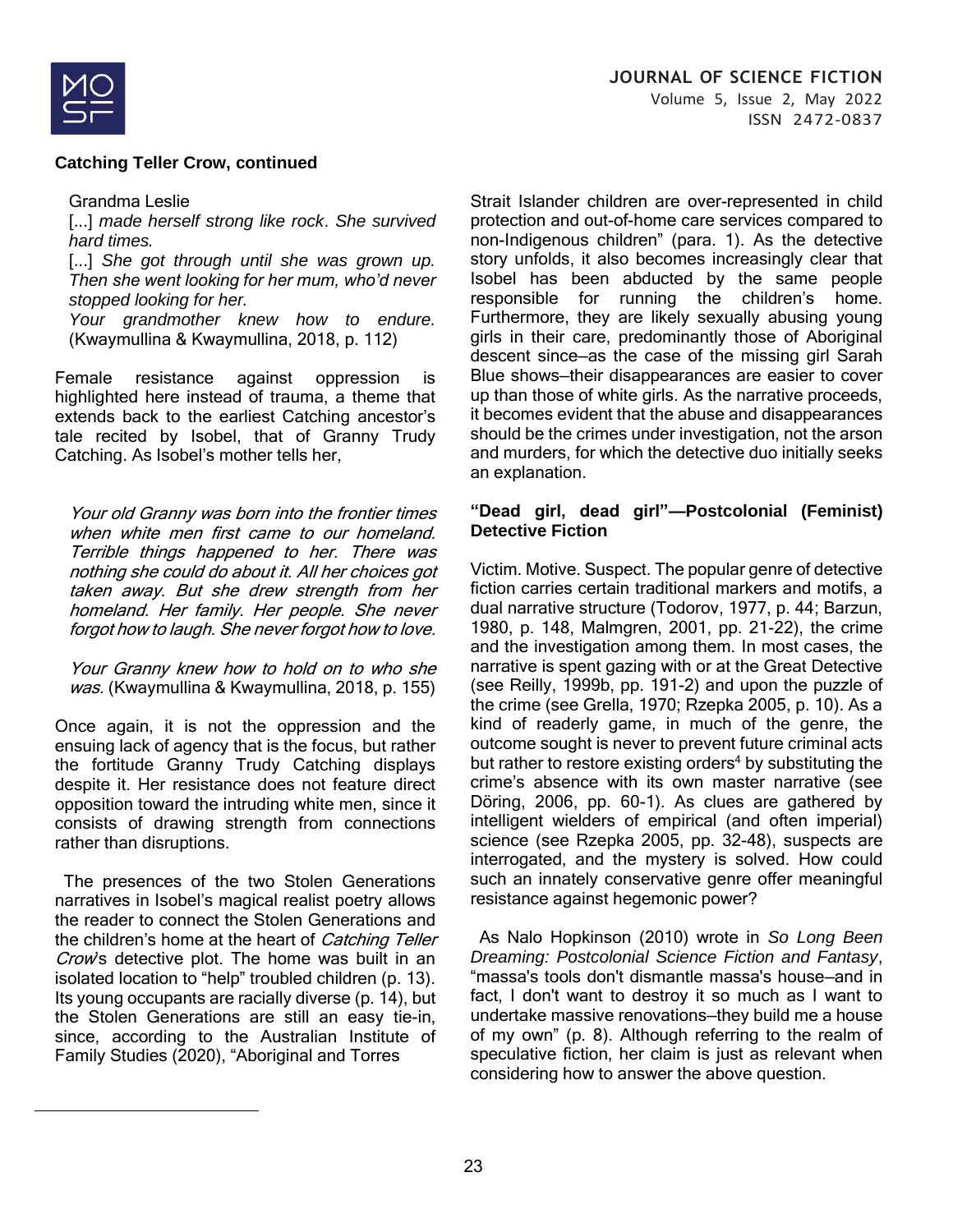

Detective fiction, so consumed with maintaining civility and non-criminality, is a perfect site for postcolonial critique of the very institutions and authorities that are normally upheld by the genre. A positive appropriation of detective fiction to enact change paves a possible avenue for postcolonial resistance and even renovation. By making use of such appropriation, postcolonial authors of detective fiction might model epistemologies, dismantle institutional authority and even produce forms that challenge or reframe the genre to not simply maintain existing orders, generic or otherwise.

 The detective story in *Catching Teller Crow* initially revolves around a fire in a children's home and the burned body found inside. At first, there seems to be no great mystery and the most plausible explanation is faulty wiring. When Michael and Beth interview the supposed witness, Isobel Catching, the detective plot starts to unveil. Her entire narrative is wrapped in magical realist metaphors that seemingly hide the crimes committed against her, yet her testimony is crucial in solving the case and showcases the intricate entanglement between magical realism and detective fiction. She describes the "Fetchers" as winged creatures clad in robes that hide their forms (Kwaymullina & Kwaymullina, 2018, p. 41). "Their faces are covered by white masks with human features" (p. 41), which hint at the Fetchers' human identities, whose monstrous sides remain hidden. The two Fetchers take Isobel to a place where "[the] earth opens like a mouth" (45), later revealed to be a bunker, and they are "swallowed" (p. 45). Numerous female victims have already been held captive and died there. The Fetchers are, however, only lesser monsters, mere assistants to the terrifying 'Feed'. They only 'fetch' victims for the perpetrators because they have "[n]o heart, no guts, no core of self" (p. 103)—an accusation which enables Beth to connect her father's assessment of Cavanagh and Flint as "people with no moral core" (p. 177) to the Fetchers. The Feed is described as "large. White. Thin." (p. 106) with "mirror-eyes" (p. 106), and as Beth later realizes,

the mirror-eyes actually represent a pair of glasses, allowing Beth and the reader to identify "[o]ne of the Feeds [as] Alexander Sholt" (p. 175). The merging of the two narrative forms—both contain elements of detective fiction and magical realism—is described in striking terms as "Catching's story and [Beth's] experiences [...] suddenly slammed together" (p. 174). The solution of the crime Beth and her father are investigating thus only becomes possible once detective and magical realist story are intertwined.

 It is also within Isobel's narrative that Crow is introduced to the reader as a mysterious being huddling in the "[c]orner of the room. Too dark to see into" (Kwaymullina & Kwaymullina, 2018, p. 101), though it is quickly revealed that the creature is a girl, albeit entirely grey— "Grey skin. Grey hair [...] / Grey dress" (p. 102). She is "a dead girl" (p. 103) who has been in the bunker "[s]ince the Feed began" (p. 103), indicating that she is the criminals' first victim. This information also enables the reader to identify Crow as the missing girl Sarah Blue, who disappeared twenty years prior and was written off as a runaway (p. 78). Crow, a young, vulnerable girl, is an almost stereotypical victim for a detective story (see Makinen, 2001) but her situation is more dire—as an Aboriginal girl, she is twice endangered, not only because of her gender but also her ethnicity. It is, after all, not coincidental that she went missing instead of her white best friend. While one of the reasons why her disappearance was not properly investigated was undoubtedly that the son of the local chief of police was involved, the crime could only be covered up so completely because she was Aboriginal.

If a white girl had gone missing like that, [...] 'there'd have been an outcry. It would have been on the news, in the papers, something everyone talked about in the street. [...] [P]eople didn't care enough. No one was paying attention. (Kwaymullina & Kwaymullina, 2018, p. 128)

The fact that girls like Isobel and Sarah/Crow are victimized is thus not happenstance but systemic. Violence occurs to Aboriginal girls so frequently, often perpetrated by white men, that Isobel's first thought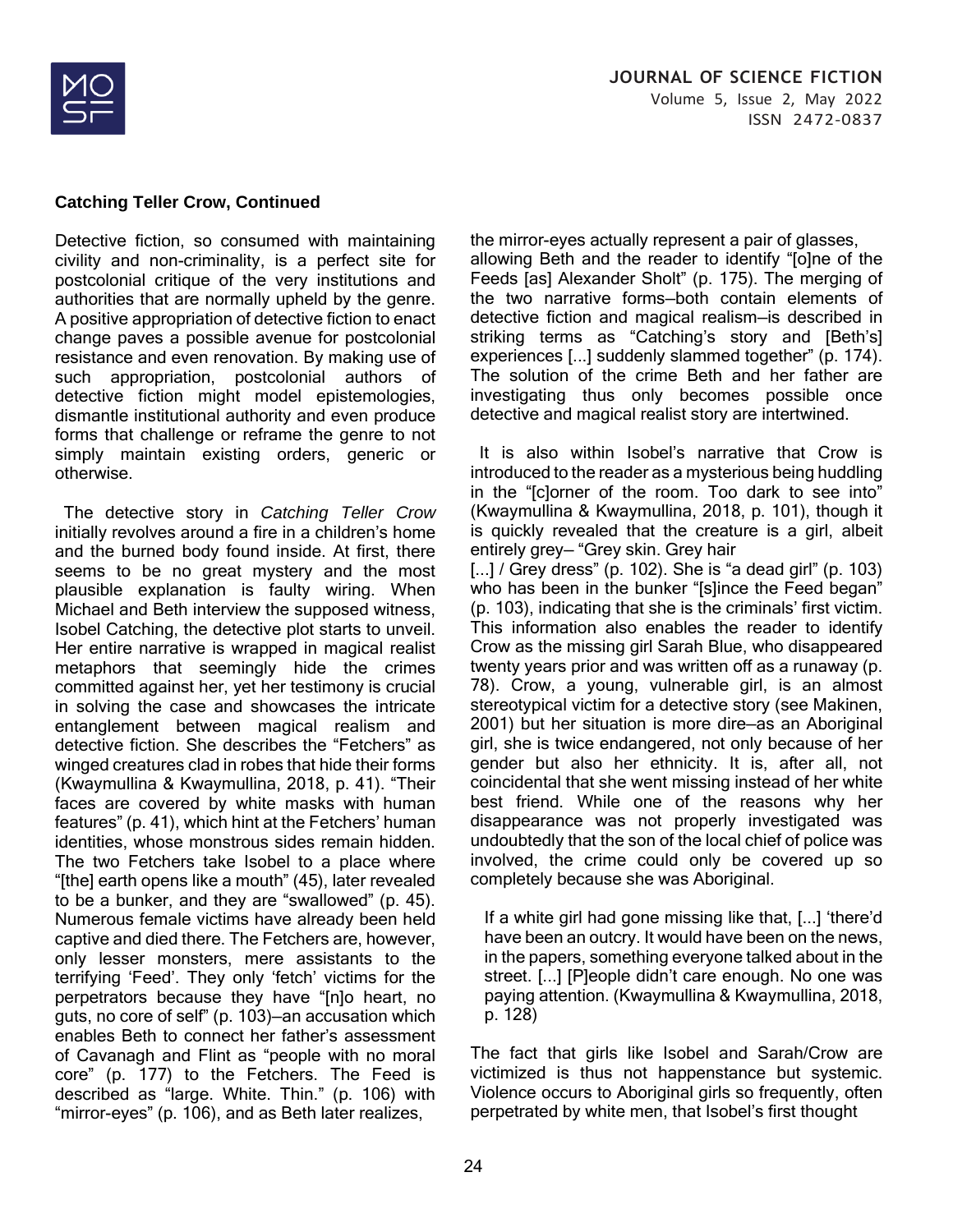

upon seeing Beth accompany her father is that she may be haunting her murderer (see Kwaymullina & Kwaymullina, 2018, p. 58). Although Australia is a colony no longer, colonial legacies remain relevant. As the Mabo decision and continued anxiety surrounding "culture wars" and much postcolonial scholarship have demonstrated, the after-effects of Australian colonialism continue to be profound. The form of systemic oppression that Isobel and Sarah experienced is a form of double colonization, a term coined to come to grips with the combination of colonial oppression and patriarchal oppression that colonized women frequently face (see Peterson & Rutherford, 1986). We understand double colonization as an effective term to reference the continued oppression of women from the former colonies who face continued systematic effects as a result of colonial occupation and the power imbalances it enforced and continues to support. In *Catching Teller Crow*, double colonization is staged heavily by the use and subversion of detective fiction tropes that traditionally seem to support misogynistic and/or racist readings.

 In Isobel's narrative, Crow seems to remain in her role as the powerless victim, seeing no way out except death (Kwaymullina & Kwaymullina, 2018, p. 103). She thus falls in line with the detective fiction canon, where women characters often "are relegated to victims" (Makinen, 2001, p. 92). Crow even sees herself as someone with "no claws or wings or bite" (Kwaymullina & Kwaymullina, 2018, p. 109), in stark contrast to her name and later appearance. It is only near the end and only through Beth's superior interpretation of the clues that Crow's role in the narrative is revealed. Flipping the traditional script of the detective novel, Crow becomes not only a victim but also a perpetrator of crimes of vengeance. Interestingly, even though a 'spectral crow' is not a stereotypical suspect in most detective novels, the clues that point toward Crow are scattered throughout the text according to the generic requirements. Once the solutions to the central crime are elaborated, Beth reflects on her previous experiences, wondering How many times had I seen crows around town and never noticed [...]? How often had there been mysterious gusts of wind at exactly the right moment? Crow had been there all along, trying to impart to me the gift of her hard-won knowledge [...]. (Kwaymullina & Kwaymullina, 2018, p. 185)

 Indeed, Crow *has* been there all along, and, as in most classical detective fiction, the reader may search within the narrative and identify all the clues available to them, even overtaking the detective in the investigation. For example, Beth encounters a crow at the site of the children's home that gives Beth the impression that it may have seen and reacted to her (Kwaymullina & Kwaymullina, 2018, p. 12). Interestingly, she follows her observation by stating that, in a police investigation, and perhaps even more definitively in a detective novel, "if two things happened together, you'd suspect the first thing had caused the second until it could provide you with an alibi" (p. 13). Implicitly, the reader is thus encouraged to at least suspect that the crow may be aware of Beth.

 More clues toward Crow's involvement accumulate as the novel proceeds. When the Tellers try to interview the only witness, "a gust of wind slammed the front door open and sent a cloud of dust whirling" (Kwaymullina & Kwaymullina, 2018, p. 21), thus distracting the nurse who was going to show Michael to the witness's room. They are then called by Isobel, who is not actually the witness Michael is supposed to interrogate, though she proves to be critical to the case. It can also be assumed that Crow was in contact with the care home children and most likely behind the wind that "told them to run" (p. 15) as well as the reason why the children seem "like they're *not* afraid, almost like they think everything's been taken care of" (p. 89). Additionally, the murder weapon in all the stabbings is "an unusual weapon some kind of blade with a slight curve to it" (p. 67), or, rather, Crow's beak. The connection between Crow and Sarah Blue is also made early in the text, in the form of a rather subtle clue: Cavanagh and Flint, the two Fetchers, are found in "the last place she was seen" (p. 91) before she vanished. In presenting a variety of clues during the novel, *Catching Teller Crow* follows the most traditional detective story script, in which clues "function as signposts on the road to the explanation of the mystery" (Reilly, 1999a, p. 78). Indeed, according to Rzepka (2005), "the author [...] provides clues adequate to solve it, while the reader, [...] tries to solve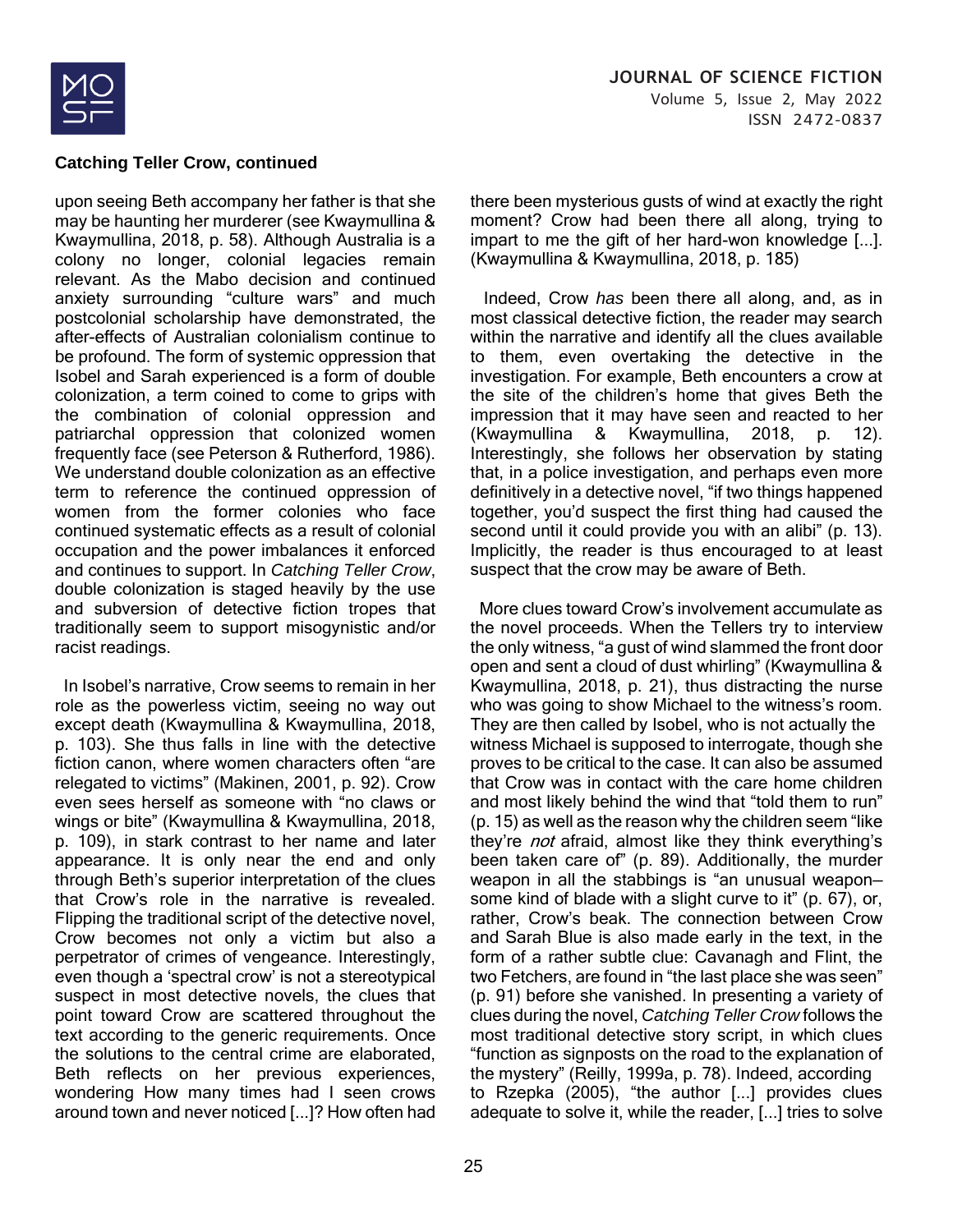

the mystery within a predetermined time-limit (p. 14). This examination of "clue after clue, lead after lead" (Todorov, 1977, p. 45) is conceivable with Catching Teller Crow if the readers are familiar with speculative fiction and can recognize the possibility of sentient wind.

*Catching Teller Crow* ends, as detective fiction is wont to do, with the revelation of the murderer and the explanation of the sequence of events. However, unlike "traditional" detective fiction, the novel does not engage in reifying established conventions or orders (Döring, 2006, p. 61). According to Döring (2006), a detective "re-installs the missing links between the present and the past, between the story of the crime and the society living in its aftermath" (p. 61). Michael and Beth provide these links, but they certainly do not install a master narrative nor do they confirm an existing order. The existing order of the past made the crimes possible in the first place—and it is important here to recognize that the real crime at the center of *Catching Teller Crow* is not the deaths of the four male criminals, the Feed and the Fetchers, but the abuse of Aboriginal girls throughout the fraught history of Australia since its colonization. This colonial order is not reinstated but instead partially dismantled in the aftermath of the Tellers' investigation.

 Just as the narrative undoes singularities by means of its polyphonic structure and the destabilizing of prose so too does the ending offer a multiple, rather than singular, close. Firstly, the detective story ends in a fairly conventional manner; Michael explains the recovered narrative of the crime and dictates a narrative to fill the absence left by the crime. He provides some of the criminal context factually but diverges with regard to magical involvement, instead spinning a story about how the perpetrators turned on each other and familial revenge followed by subsequent cover-ups left them all dead. Even the use of the same murder weapon is explained away as "an artistic touch" (Kwaymullina & Kwaymullina, 2018, p. 179). While Michael suggests that they may

never know the truth (p.179), he produces a narrative that is convincing enough to be accepted by the local police officer Allie.

 As Allie leaves, Michael breaks down, revealing his own feelings of guilt and remorse, having realized that Isobel Catching has been dead from the start and her narrative has been a ghost story (Kwaymullina & Kwaymullina, 2018, pp. 180-2). At a nearly metatextual level, Michael speaks out about the problem of the detective who always arrives "too late" to prevent society from falling into disorder. "[W]e didn't get here at the beginning. We got here when it was all over. We got here at the end" (p. 182). However, rather than undoing established orders that demonstrate the limits of police institutions and the powerful detective figure, the voice of Catching replies. "*Of course* you're here at the end. So what? It's the beginning that hasn't happened yet" (p. 182).

 Not long after, Beth explains to her father that he has "missed all the clues" (Kwaymullina & Kwaymullina, 2018, p. 184) of Crow's involvement in the crime that initially drew Beth and her father to the town and the ensuing murders. While Michael has "solved" the case, believing Catching to be the murderer, it is up to Beth to take over the traditional role of the detective by explaining at least some of the clues that led to her reconstruction of the crime story (p. 185).

 After learning of his continued failure to find the identity of the killer, Michael's first words to Crow, now a "thing of claw and wing and bite" (p. 185), are an apology, admitting that she was "failed by the police" (p. 185). Her actions are portrayed as justified and Michael seems to ask for her permission to let the police take over from that point onward and she affirms. Catching's call to turn to "the beginning" is a powerful rejection of the detective novel, but not a complete dismantling of the ending<sup>5</sup>. Instead, this second ending offers the possibility for resolution *beyond* merely reacting to crime. The magical realist voice of Catching gestures to the possibility for change—not an expectation to rewrite the past or fill criminal absences with explanations or 'master narratives'. Rather, the detective's failure to reconstitute and revitalize the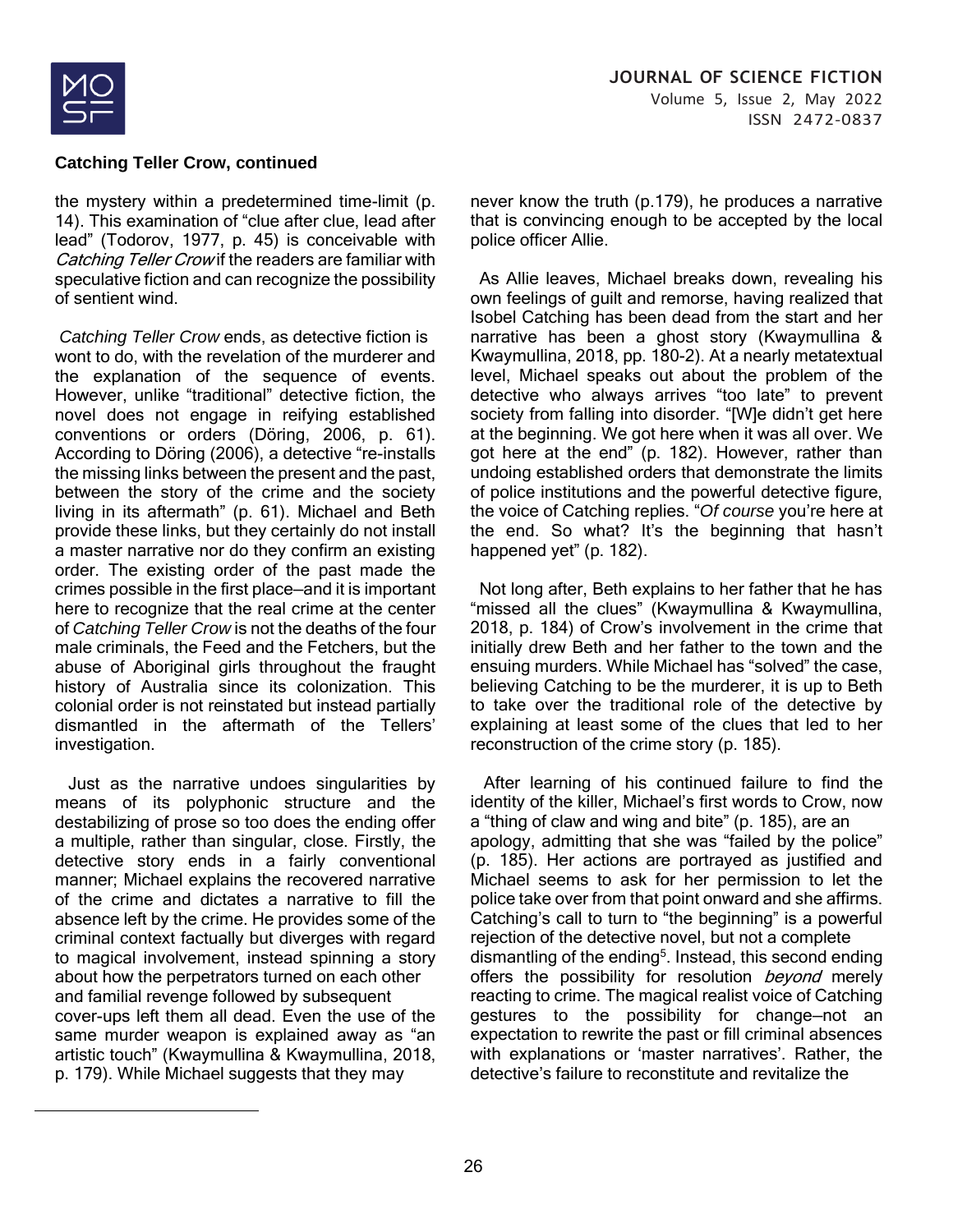

orders that caused the tragic imprisonment, abuse, and murders of the lost girls is marked as the "ending" of those orders instead of a reification of them. The second ending merges with the false narrative that Michael produced—and though it is more factual, magical and unbelievable, its outcomes appear, at their surface, to be similar. While the second ending offers reconciliation between victims and law enforcement, the scope of its resistant potential seems somewhat limited.

 The final resolution offered in *Catching Teller Crow* is unavailable to all but the three "dead girls," and it may offer a path of resistance that is not given by the forced closure of endings. Death is not the end within the world and worldview the girls Catching, Teller, and Crow share—it is merely a different facet of existence (Kwaymullina & Kwaymullina, 2018, p. 5), only accessible to the dead and certain people like Isobel who "can walk" all the sides of the world" (Kwaymullina & Kwaymullina p. 18). Crucially, it is only after Beth, Isobel, and, especially, Crow have managed to defeat the oppressors and put new processes of justice into motion that the three girls fully embrace their new existence. The last scene contains the tearful, painful goodbye between father and daughter, but also reads as a kind of liberation and release—Catching and Crow successfully escape from their abusers and leave their trauma behind while Beth and her father finally move on from her tragic death. The final images of *Catching Teller Crow* once again accent the deep and intimate connections between the three girls as they hold hands and "ran as you only could when you weren't alive, or when you could walk between all the sides of the world" (p. 190). Instead of running away, the girls run toward the future, bearing an optimism that defies resolution to refract into possibilities outside of the narrative and ultimately demonstrate how the detective novel might offer a site of resistance, even renovation, against hegemonic power.

#### **"A dad you can be proud of" —Upending Oppressive Racist and Sexist Hierarchies Through the Family**

YA literature usually features parents who are in conflict with their teenaged children or, perhaps even more often, are completely absent. Whether plagued with, as Robinson (2009) puts it, "ineffectual or absentee fathers" (p. 216) or with parents who are "more likely to repress than to empower" (Trites, 2000, p. 56), fictional teenagers usually must navigate the storyworld without active support from their parental units. Additionally, *Catching Teller Crow* might be argued to fit the mold regarding Beth's deceased mother<sup>6</sup> (see Nadeau, 1995, para. 5) and even, to some extent, an unsupportive father, albeit due to grief. However, there is more to the relationship between Beth and Michael Teller than that. Their relationship is not nearly as hierarchical as traditional conventions of a patriarch-led family, rooted in older traditions of the "empire of the father" (see Broughton & Rogers, 2007, p. 8). Even though Michael is an obvious candidate for supporting conservative, colonial-born structures as a lawman, he does not dictate or attempt to control his daughter. He works against racist and sexist hierarchies, as do all three of the central girls. Yet, at the heart of this resistance is the family, often considered a limited relationship structure founded on blood-relations and the implied power relations of filiality. However, in Catching Teller Crow, familial relations are shown to harken to new concepts of affiliation that are no longer gated by the pre-given premise of concepts of birth or descent.

 Michael, the primary patriarchal figure of the text, actively combats preconceived notions of patriarchy and masculinity as they relate to his career and fatherhood. Rather than press or forcefully interrogate witnesses and suspects, Michael allows Catching to express her poetic narrative at her own pace, returning to listen to her over several days. While Beth demands answers, Michael shows a caring patience atypical of the eccentric, near inhuman Great Detective or the rugged hard-boiled variety (Kwaymullina & Kwaymullina, 2018, pp. 53-4).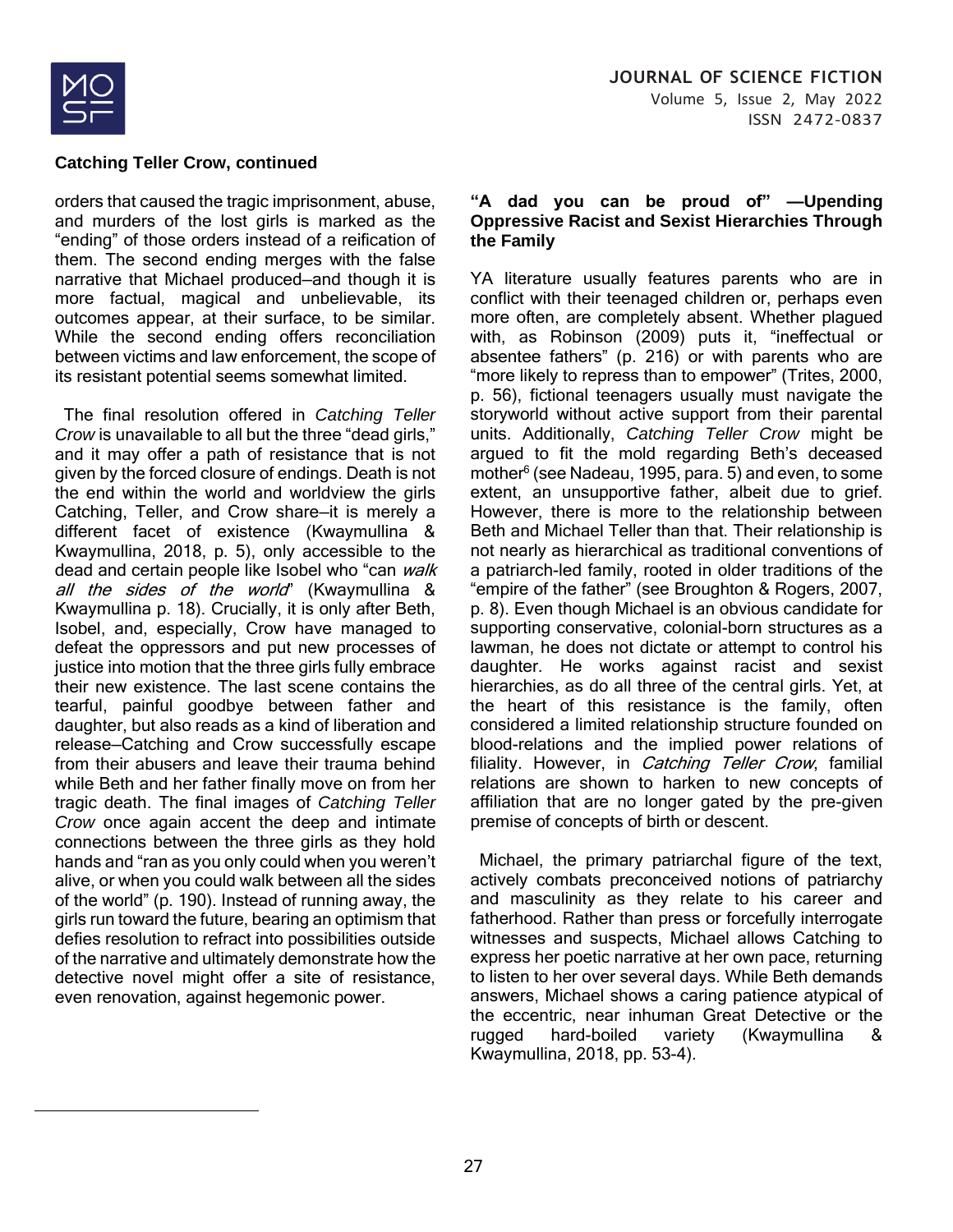

 For Michael, unlike the archetypal detective figure, broader structural problems are root causes for crimes. He rightly identifies the abuses of power that covered up Crow's disappearance and points out several times that those who enabled these abuses of power are also responsible for them (pp. 128, 185). In doing so, he charts unexplored pathways for the legacy of a troubled colonial ancestry and refuses to further bolster or profit from these legacies. Moreover, he does not accept or reproduce the dehumanizing and racist tendencies of his parents. Michael attempts to address the systemic problems of his society, even when grappling with his own grief. He comes closest to being somewhat patriarchal when he is lashing out at himself for failing Beth: "'I couldn't keep you safe. I couldn't take care of  $my$  child. I don't deserve to go to birthday parties, and watch the cousins grow up when you'll never…'" (p. 129). Here, Michael succumbs to the societal pressure that demands that he always protect his daughter even from situations that are impossible to prevent while ignoring his duties of emotional care and nurture toward Beth. However, even in this instance, he eventually reverses course, realizing that he has not "been acting like [a dad] for a while" (p. 188) since he kept Beth anchored to the "living" side of the world instead of encouraging her to move on. It is exactly this tension between Michael's duties as a father and his grief that determine the dynamic between Beth and him as well as his role in society.

Throughout Catching Teller Crow, but even at its outset, it is clear that Beth and Michael's relationship dynamic has been fundamentally altered by her death. In an almost parental tone, she chides him to get on with the investigation and to admit that her death was an accident, all in an effort to "keep him headed in the right direction" (Kwaymullina & Kwaymullina, 2018, p 11). Beth prods her father to take care of himself, to eat proper meals (p. 57), gets him out of bed to do his job (p. 66), and even sends him to take a shower (p. 68). Outside of more outward behaviors, she also internalizes her role and understands her responsibility to Michael in a reversal of parent-child hierarchies. She hides her tears from her father to protect him (pp. 64, 125),

she takes pride in his accomplishments, like when he sets Bell at ease (p. 70), and even worries about his future and the person that he will become when she is no longer watching over him (pp. 63, 127). These conventional dynamics are turned on their head, but they are expressions that any child could have for their parents. Catching Teller Crow neither devalues children nor presumes them to be subjects incapable of complex relationships. In doing so, it works against western concepts of strict parent-child relations by emphasizing the limits of age-based hierarchies. When Routledge (2010) identifies that "[f]or many child detectives, [...] the pursuit of criminals also involves the exploration of their relationships with adults" (p. 330), he is certainly correct if we consider *Catching Teller Crow*, but, importantly, the novel exceeds this frame. Beth's exploration of her relationship with her father stands in for the deeper dynamic of the parentchild/father-daughter relation that serves as a site for investigating the broader structures of Australian, and perhaps western, society.

 Touched on several times in this article is also the fact that Beth is as much a detective as her father. They work together as a detective duo. Unlike traditional detective stories that feature the dynamic of the detective and the competent but un-investigative sidekick, *Catching Teller Crow* does not imbue Michael with a sense of untouchable brilliance nor does it reduce Beth to only an observer. While neither detective is flawless and they both come to false conclusions at times, together, they solve the novel's crime and do not write it off as a mere accident. Not uncommon in modern or contemporary detective stories, detective duos with more or less equal roles in the investigation gesture away from the singular white, western, and male detective perspective toward the multiple. That is of course, not to say that children have been relegated to the sidelines in detective fiction. In contradistinction to a child detective that is different from the adult detective, whether in their process of detection or otherwise (Routledge, 2010), Catching Teller Crow provides a backdrop to consider their connections rather than divisions. Beth, "Ghostdetective" (Kwaymullina & Kwaymullina, 2018, p. 85) is able to "engage with the world in ways not usually possible for children and solve mysteries in ways not possible for adults" (Routledge, 2010, p. 331).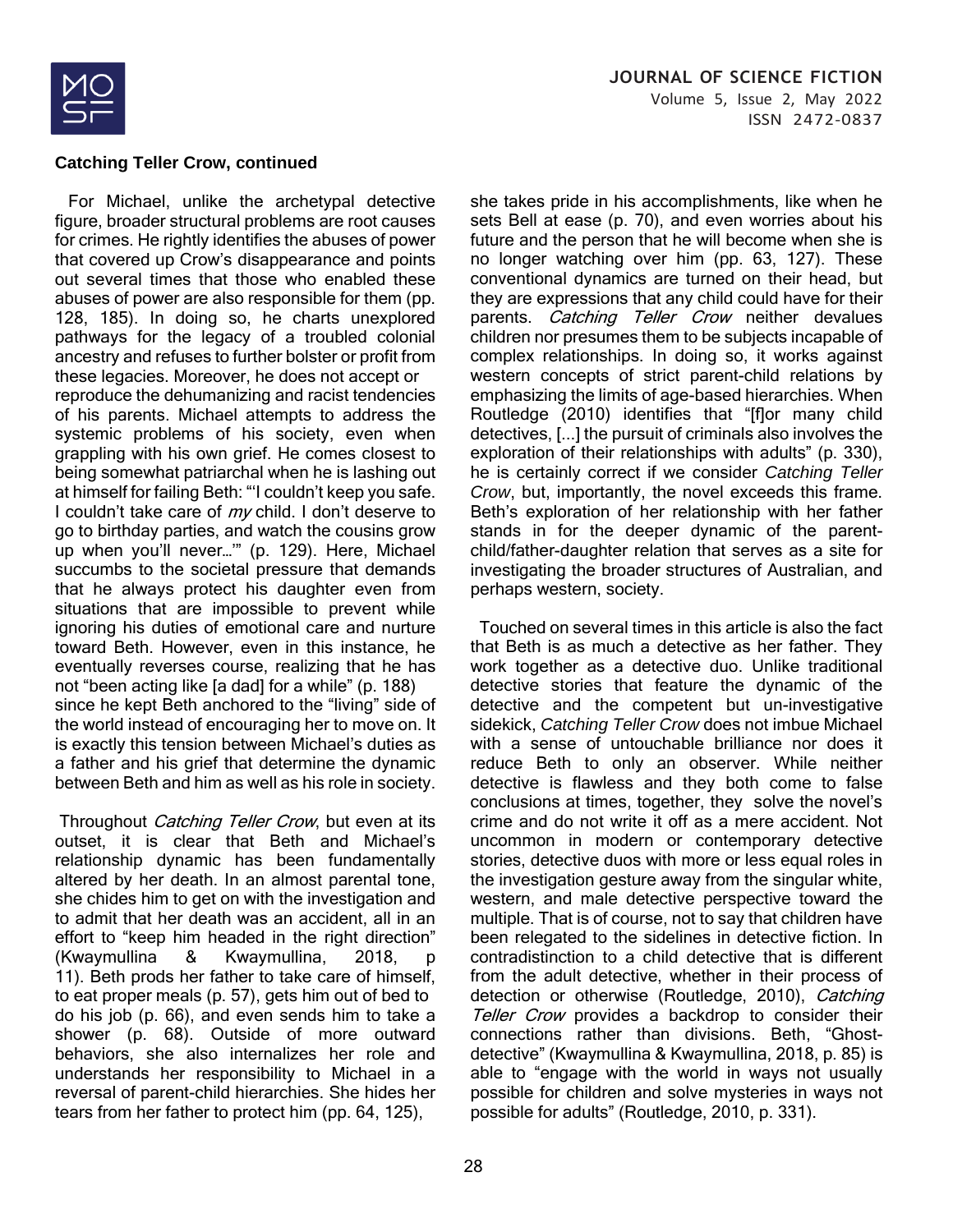

Meanwhile, Michael can interact with the world, questioning witnesses and directing law enforcement to move against the perpetrators. As complementary detectives, they support each other's investigative practices, demonstrating the need for diverse epistemic approaches to locate the true crime of the novel, the oppressive force of local police and economic elites<sup>7</sup>. Even before the narrative, Michael went against the grain by rebelling against his family in various ways that resist oppressive, colonialist structures. His own father was a cop who mercilessly used "the law [...] to protect some people and punish others" (Kwaymullina & Kwaymullina, 2018, p. 6), the others usually being Aboriginal people. As Beth explains, Michael "took all injustice personally, but especially anything to do with Aboriginal people not being treated right" (p. 128)—the reader never learns whether this particular interest in the wellbeing of Aboriginal people predated Michael's relationship with Beth's mother, but the fact that he has been so fully integrated and welcomed into Beth's maternal family suggests that he likely already "didn't want to be one of the people who didn't pay attention" (p. 128). His relationship to Beth's mother led to a final estrangement from his family who threw him out as soon as he started dating her and who had "never wanted anything to do with [...] their Aboriginal granddaughter" (p. 6). The reactions of Beth's maternal relatives to the relationship and to Michael are markedly different as he has been fully integrated into the family and remains an important part even long after his wife's death. Beth's grandfather is even explicitly stated to have been the "parent who'd always treated [her] Dad like one of his own sons" (p. 120), which reflects Aboriginal belief systems. According to Kwaymullina & Kwaymullina (2014), a complex network of relational patterns expands the concept of family to include "animals, plants, places in Country and elements or celestial phenomena" effectively "[a]nything that exists can, and is, family to some degree" (p. 37) and so the adoption of another member into the family is a natural consequence. In a way, this may be seen as a

complete reversal of the Stolen Generations, as it is the white man who is warmly welcomed into a big Aboriginal family as opposed to the many Aboriginal children forcibly taken away and isolated from their families to be raised within white society-in *Catching* Teller Crow, the spotlight is mostly on the female children as represented by the Catching women, which makes the contrast to Michael's story even more stark.

 The loving Aboriginal family is a constant presence in *Catching Teller Crow*, even though they do not actually appear within the narrative except for a phone call. Numerous references showcase not only the close-knit nature of the family but also Michael's easy integration into it. When, during a flashback they all assemble at a hospital to await news on Uncle Mick's fate after a heart attack, Beth's dad is clearly included in the "*quite* so many family members" (p. 19), which seem strange to the likely Eurocentric doctor, and he is equally included in the following celebration, to which he also contributes. It is readily apparent from the intimate way in which he refers to family members as "Grandpa Jim" (p. 189), for example, that he loves his "adoptive" family deeply, but it is also explicitly stated, when Beth, aghast at Michael's reasons for not wanting to attend Grandpa Jim's birthday party, exclaims "But you love the cousins! I love the cousins!" (p. 129). After Beth's death, her aunts and uncles frequently call Michael to comfort and check up on him. They even try to prompt him to reconcile with Beth's Aunty Viv, who Michael places some blame on for his daughter's death (Kwaymullina & Kwaymullina, 2018, p. 8). Ultimately, the novel's final ending closes with reuniting family, which is shown to have the powerful potential needed to bring people, even if unrelated by blood, together and allow them to choose "the opposite of grey" (p. 189). Michael calls Aunty Viv and reconciles, and the three girls transform into figurations of love. The hope of the future is not reduced to black and white, nor a mixture of them—the gray of deadness associated with Crow. Rather, the future is rendered colorful and multiple.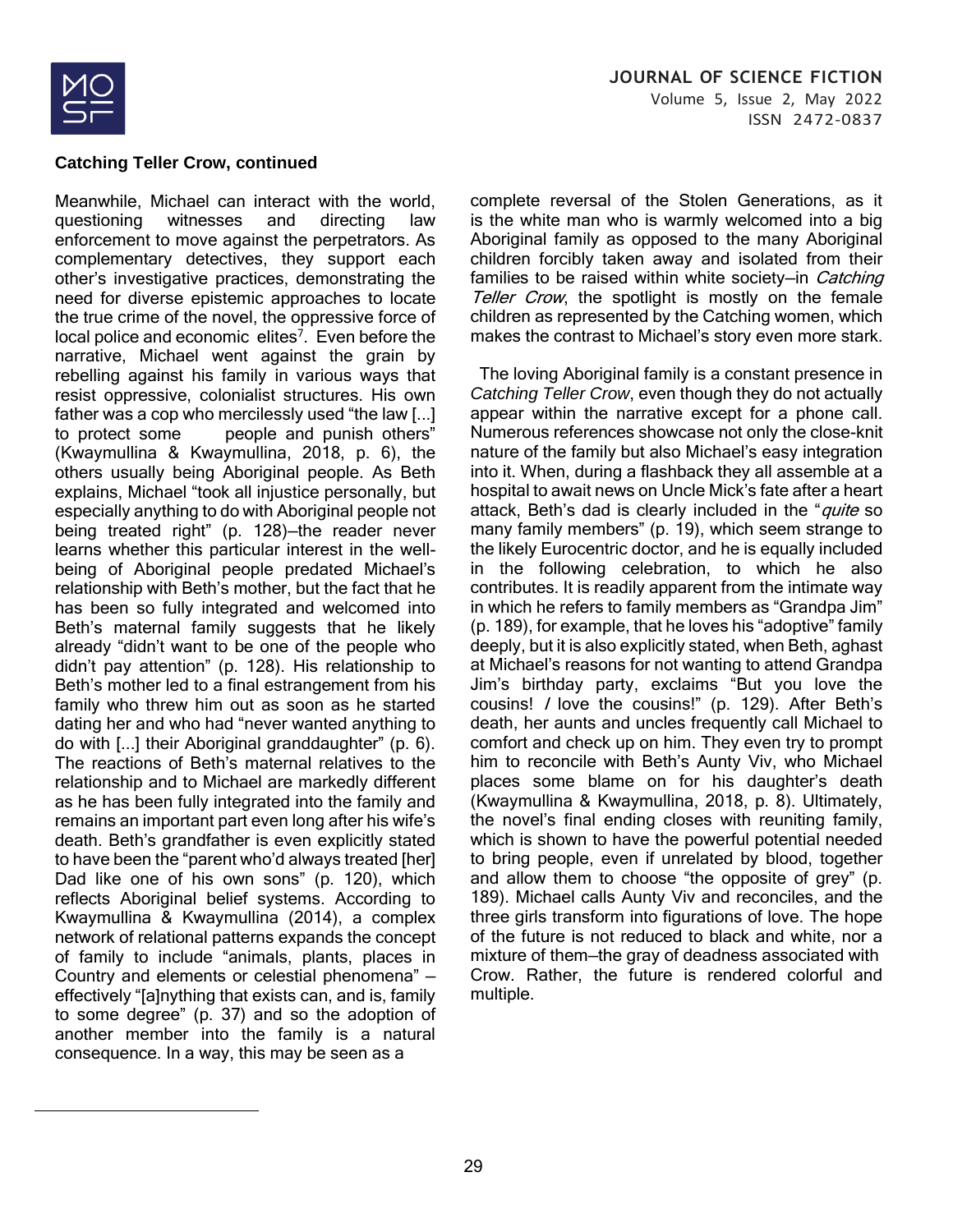

# **Conclusion**

As David Kern (2020) writes in a review of *Catching Teller Crow*,

The deep roots of systematic abuses of power targeting Aboriginal children remain yet to be unearthed and a 'reconciliation' of the past, a potential beginning of a decolonized future, has yet to happen. The 'closure' of one particular story, the narrative suggests, is just the beginning of a much bigger project of healing and acknowledging the many other stories that are still hidden from view. (Kern 2020, p. 77)

The novel, as we have shown, does just that. Its polyphonic structure, interweaving of magical realist and detective elements, as well as its postcolonial strategies articulate a need for new beginnings in order to depart from the hegemonic status-quo. Its use of intra- and intergenerational relationships between women, most notably the Catching women, makes use of magical realism's tension between the real and magical to emphasize the strength that can be derived from epistemologies that draw upon the force of personal histories—those "lost voices and discarded fragments" that have been "pushed to the margins of consciousness by imperialism's centralizing cognitive structures" (Slemon, 1995, p. 16). *Catching Teller Crow* also makes use of its

magical realist elements to rewrite the traditional detective story, de-centering the Great Detective and uprooting the restoration of order/master narrative schemata. As a resistant Young Adult fiction novel, *Catching Teller Crow* also ruptures the conventions of this rapidly growing genre as well. Instead of absentee or dead parents that represent the failures of their society, both dead and living parents are figured as transformative agents in their own right, capable of complementing their younger counterparts without subordinating them. Adult-child relationships are refigured as based on mutual support instead of perpetuating the usual power hierarchies. Only in

cooperative practice do Michael, Beth, Catching and Crow succeed in resisting oppressive, and often sexist and racist hierarchies. Michael and Beth's roles as detectives, Catching's intergenerational relations to the Catching women, and Crow's serial killing all work against racist and sexist orders. Their relationships, but especially Catching and Crow's friendship as well as Beth and Michael's filial/co-detective relations, are sources of strength for their own acts of resistance, and even their personal development.

 The family, and importantly, female friendships offer the possibility for healing, for new beginnings and perhaps even for the systematic renovation required to generate societies founded on difference. The use of detective and speculative fiction in the form of magical realism as a mode of writing to lay the foundation for such resistance and change is to demonstrate that, while the past does matter and can be a powerful source of strength, it can also be deviated from. Additionally, perhaps most importantly, it is the young adult audience that may profit from these new impulses the most. In terms of YA literature, *Catching Teller Crow* also does important work in suggesting alternative ways of coping with trauma, death, and grief, as well as highlighting non-western conceptions of kinship. Both topics have been alluded to within this article, but more work could certainly be done, concentrating on these themes in particular. A formal analysis, dedicated to exploring the novel's narrative innovations and its creative use of prose and verse, would also be a worthwhile endeavor. Certainly, the Kwaymullinas' novel, albeit short in length and belonging to a genre not always taken as seriously as it should be, deserves to be studied in much more depth and variety—it is a complex novel and an important addition to the Young Adult genre that, while introducing epistemologies new to many young readers, also resonates deeply in its intimate portrayal of love, grief, family and friendship and in its resolute resistance against oppressive systems of any sort. Paraphrasing that paratextual quote from *Catching* Teller Crow's Australian cover: What has been and what is to come; at the point of connection that spans great spaces and deep times, we might begin to change what is.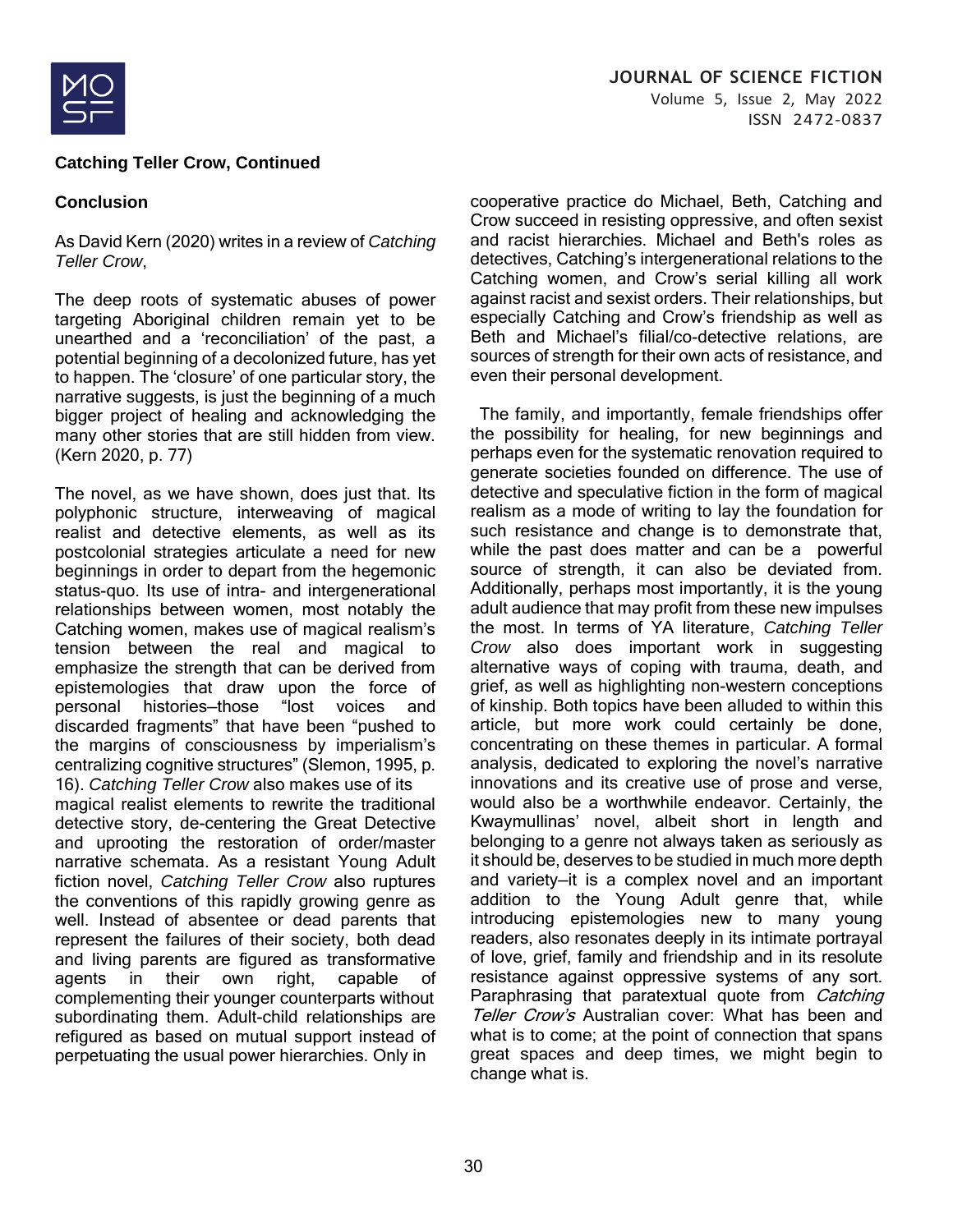

# **Notes**

<sup>1</sup>Takolander (e.g., 2010, 2016) addresses the problematic exoticism that implies that nonwestern cultures are inherently more magical and thus unreal, though we argue that non-western and Western speculative fiction texts are not inherently different in that regard. One need only consider J.R.R. Tolkien and

C.S. Lewis to see that religious and spiritual ideas in fantasy are frequent in western literature and neither exoticize the belief systems portrayed nor devalue any claims of spiritual truths.

<sup>2</sup>Discussions of death, grief, and sorrow in *Catching Teller Crow* would extend beyond the scope of this article but may provide fruitful ground for further research.

<sup>3</sup>Ambelin Kwaymullina (2008) describes country as "not simply a geographical space" but rather "the whole of reality, a living story that forms and informs all existence" (p. 9). Its importance for Aboriginal spirituality becomes apparent when she states that "[c]ountry is the source of all creation, all beauty, all wisdom. It sustains us, nourishes us, guides us. It gives us life, and teaches us how to live so that life [...] will always go on. Country is our joy, our love, our hope. Our country is our heart" (p. 10).

 $4$  In another context, Tobias Döring (2006) notes that "all genre fiction [...] is inherently conservative, reaffirming pre-existing formulas and so reassuring readers of an existing order. But this holds true with special force for the tradition of detective fiction" (p. 61). <sup>5</sup>This is also mirrored by the novel's form, as the chapter "The End", which includes the expected closure for a detective novel, is followed by the chapter "The Beginning", which takes the three 'dead' girls toward new futures.

<sup>6</sup>Such a claim would be reductive in *Catching Teller Crow* since it would dismiss the fact that Beth's mother is relatively absent in the narrative as a sign of respect for the dead, rather than a reification of a western genre formula.

<sup>7</sup>Michael's and Beth's relationship is a nexus point when it comes to the novel's merging of various genres. As a dynamic detective duo, they fulfill an important role within the genre of detective fiction, but their parent-child dynamic also relates closely to central concerns of the YA genre. In addition, Beth's identity, as both the mixed-race child of a white/Aboriginal couple and as a ghost, ties in with a categorization of *Catching Teller Crow* as postcolonial magical realism.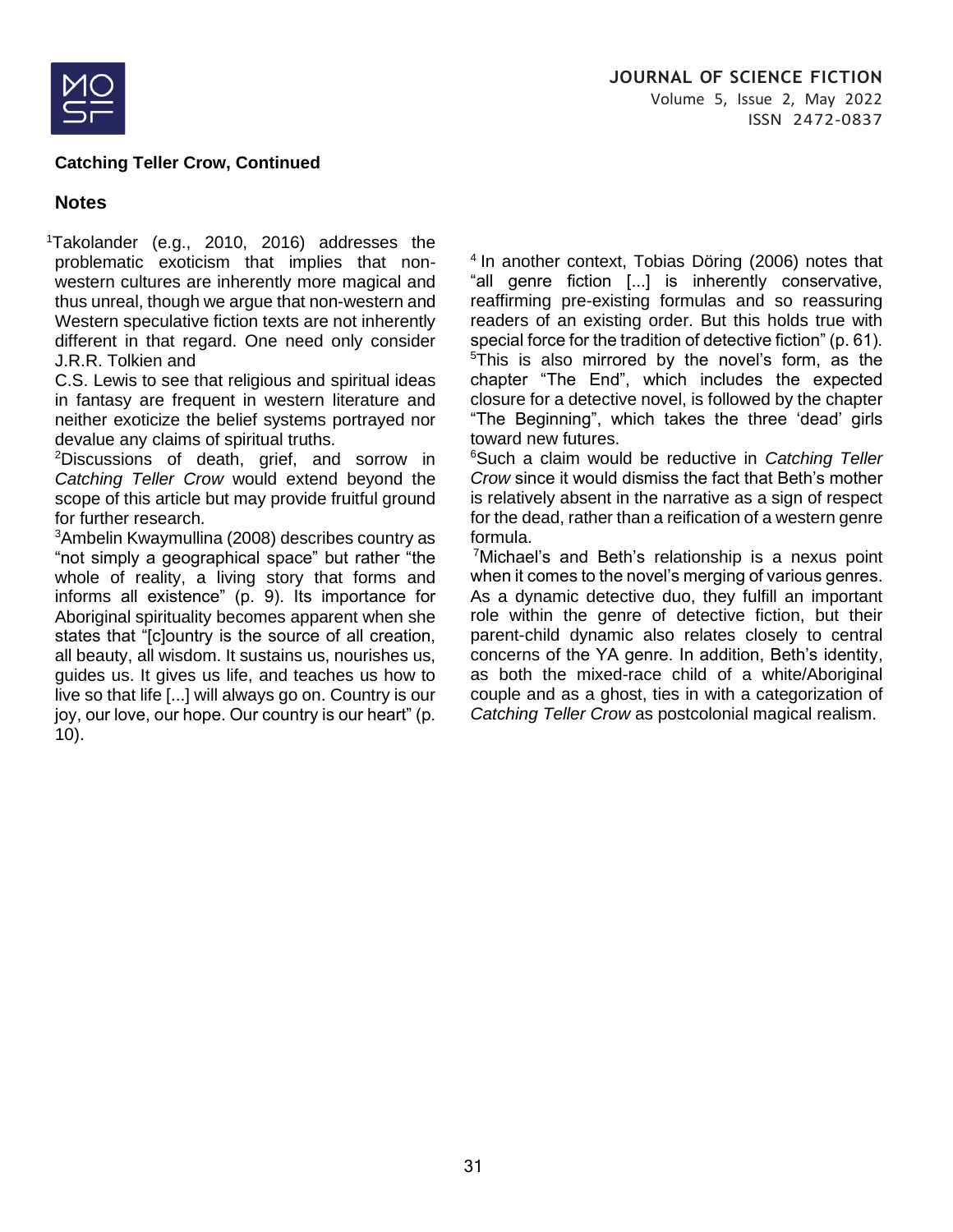

# **References**

- Australian Institute of Family Studies. (2020, January). *Child protection and Aboriginal and Torres Strait Islander children*. [https://aifs.gov.au/cfca/publications/child](https://aifs.gov.au/cfca/publications/child-protection-and-aboriginal-and-torres-strait-islander-children)[protection-and-aboriginal-and-torres-strait](https://aifs.gov.au/cfca/publications/child-protection-and-aboriginal-and-torres-strait-islander-children)[islander-children](https://aifs.gov.au/cfca/publications/child-protection-and-aboriginal-and-torres-strait-islander-children)
- Barzun, J. (1980). Detection and the literary art. In *Detective fiction: A collection of critical essays*, (pp. 144-153). Prentice-Hall, Inc.
- Boehmer, E. (2018). *Postcolonial poetics*. Springer. [https://doi.org/10.1007/978-3-](https://doi.org/10.1007/978-3-319-90341-5) [319-90341-5](https://doi.org/10.1007/978-3-319-90341-5)
- Bowers, M. A. (2004). *Magic(al) realism*. Routledge.

<https://doi.org/10.4324/9780203328088>

- Broughton, T. L. & Rogers, H. (2007). *Gender and fatherhood in the nineteenth century*. Macmillan Education UK.
- Döring, T. (2006). Sherlock Holmes–he dead: Disenchanting the English detective in Kazuo Ishiguro's When We Were Orphans. In C. Matzke & S. Muehleisen (Eds.), *Postcolonial postmortems: Crime fiction from a transcultural perspective*, (pp. 59- 86). Rodopi.
- Grella, G. (1970). Murder and manners: The formal detective novel. *NOVEL: A forum on fiction,* 4(1), 30-48. <https://doi.org/10.2307/1345250>
- Hopkinson, N., & Mehan, U. (2010). *So long been dreaming: Postcolonial science fiction & fantasy*. Arsenal Pulp Press.
- Kern, D. (2020). Catching teller crow. *Gender Forum*, (75), 76-78,80.
- Kwaymullina, A. & Kwaymullina, B. (2014). Indigenous holistic logic: Aspects, consequences and applications. *Journal of Australian Indigenous Issues*. 17(2), 34-42. [https://search.informit.org/doi/10.3316/info](https://search.informit.org/doi/10.3316/informit.230117213665222) [rmit.230117213665222](https://search.informit.org/doi/10.3316/informit.230117213665222)
- Kwaymullina, A., & Kwaymullina, E. (2018). Catching teller crow. Penguin UK.
- Kwaymullina, A. (2014). Edges, centres and
- futures: Reflections on being an Indigenous speculative-fiction writer. *Kill Your Darlings*, (18), 22-33.
- Kwaymullina, A. (2008). Introduction: A land of Many countries. In S. Morgan, T. Mia & B. (Eds.), *Heartsick for country: stories of love, spirit and creation*, (pp. 5-20). Freemantle Press.
- Makinen, M. (2001). Detective fiction. *Feminist popular fiction*. 92-128. Palgrave Macmillan. <https://doi.org/10.1057/9780230511781>
- Malmgren, C. D. (2001). *Anatomy of murder: Mystery, detective, and crime fiction*. Popular Press.
- Nadeau, F. A. (1995). The mother/daughter relationships in young adult fiction. *The ALAN Review*, 22(2), n.p. <https://doi.org/10.21061/alan.v22i2.a.5>
- Reilly, J. M. (1999a) Clues. In R. Herbert (Ed.), The Oxford companion to crime and mystery writing. Oxford University Press. [https://doi.org/10.1093/acref/9780195072396.0](https://doi.org/10.1093/acref/9780195072396.001.0001) [01.0001](https://doi.org/10.1093/acref/9780195072396.001.0001)
- Reilly, J. M. (1999b) The great detective. In R. Herbert (Ed.), *The Oxford companion to crime and mystery writing*. Oxford University Press.
- [https://doi.org/10.1093/acref/9780195072396.001.000](https://doi.org/10.1093/acref/9780195072396.001.0001) [1](https://doi.org/10.1093/acref/9780195072396.001.0001)
- Routledge, C. (2010). Crime and detective literature for young readers. In C. J. Rzepka & L. Horsley (Eds.), *A companion to crime fiction*, (pp. 321- 331). Blackwell Publishing.
- Rzepka, C. J. (2005). *Detective fiction* (Vol. 6). Polity.
- Robinson, L. M. (2009). Girlness and guyness: Gender trouble in young adult literature. *Jeunesse: Young People, Texts, Cultures*, 1(1), 203-222. <https://doi.org/10.1353/jeu.2010.0022>
- Peterson, K. H. & Rutherford, A. (Eds.). (1986). *A double colonization: Colonial and post-colonial women's writing*. Oxford: Dangaroo Press.
- Slemon, S. (1995). Magic realism as postcolonial discourse. In *Magical realism*. (pp. 407-426). Duke University Press. <https://doi.org/10.1515/9780822397212-022>
- Takolander, M. K. (2010). Magical realism and fakery: After Carpentier's' marvelous real 'and Mudroooroo's' Maban reality'. *Antipodes*, 24(2),